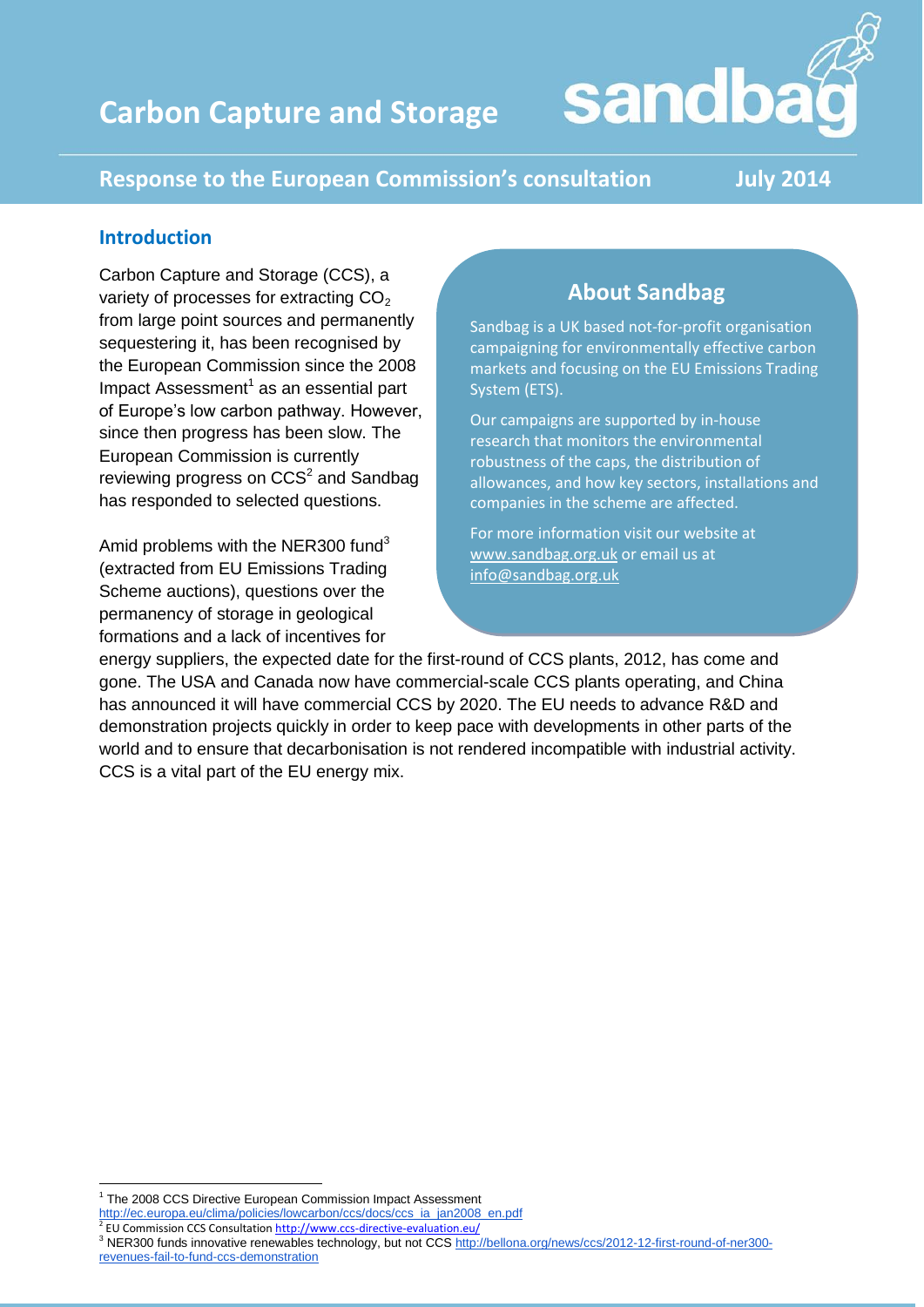### **Recommendations**

- CCS is important for power, but also offers a way to decarbonise stubbornly highemitting industrial sectors (e.g. steel). The review must ensure these sectors are also included.
- Emissions Trading Scheme reform is essential in order to give a stable future carbon price that will allow emitters to make economic decisions on researching, installing and operating CCS.
- Separate CCS support policies for the power and industrial sectors, additional to an improved carbon price.
	- o To incentivise CCS for power, additional supporting mechanisms or grants must be provided (e.g. a decarbonisation obligation, EPS, greater NER300 access).<sup>4</sup>
	- o To incentivise CCS for industrials, a carbon sequestration certification system funded by fossil fuel extractors. Industrials, insulated as they are from the ETS carbon price by free allocation, will not invest in CCS without alternate policies
- A renewed focus on R&D funding, a step that the original CCS Directive failed to adequately incentivise.
- Investigation of the wider scope of CCS, particularly including mineralisation and productive uses for stored carbon e.g. aggregates

 $\overline{a}$  $4$  See Sandbag's briefing: A 2030 Decarbonisation Target

[http://www.sandbag.org.uk/site\\_media/uploads/A\\_2030\\_decarbonisation\\_target\\_in\\_Europe\\_in\\_the\\_context\\_of\\_low\\_carbon\\_price](http://www.sandbag.org.uk/site_media/uploads/A_2030_decarbonisation_target_in_Europe_in_the_context_of_low_carbon_prices_1.pdf) [s\\_1.pdf](http://www.sandbag.org.uk/site_media/uploads/A_2030_decarbonisation_target_in_Europe_in_the_context_of_low_carbon_prices_1.pdf)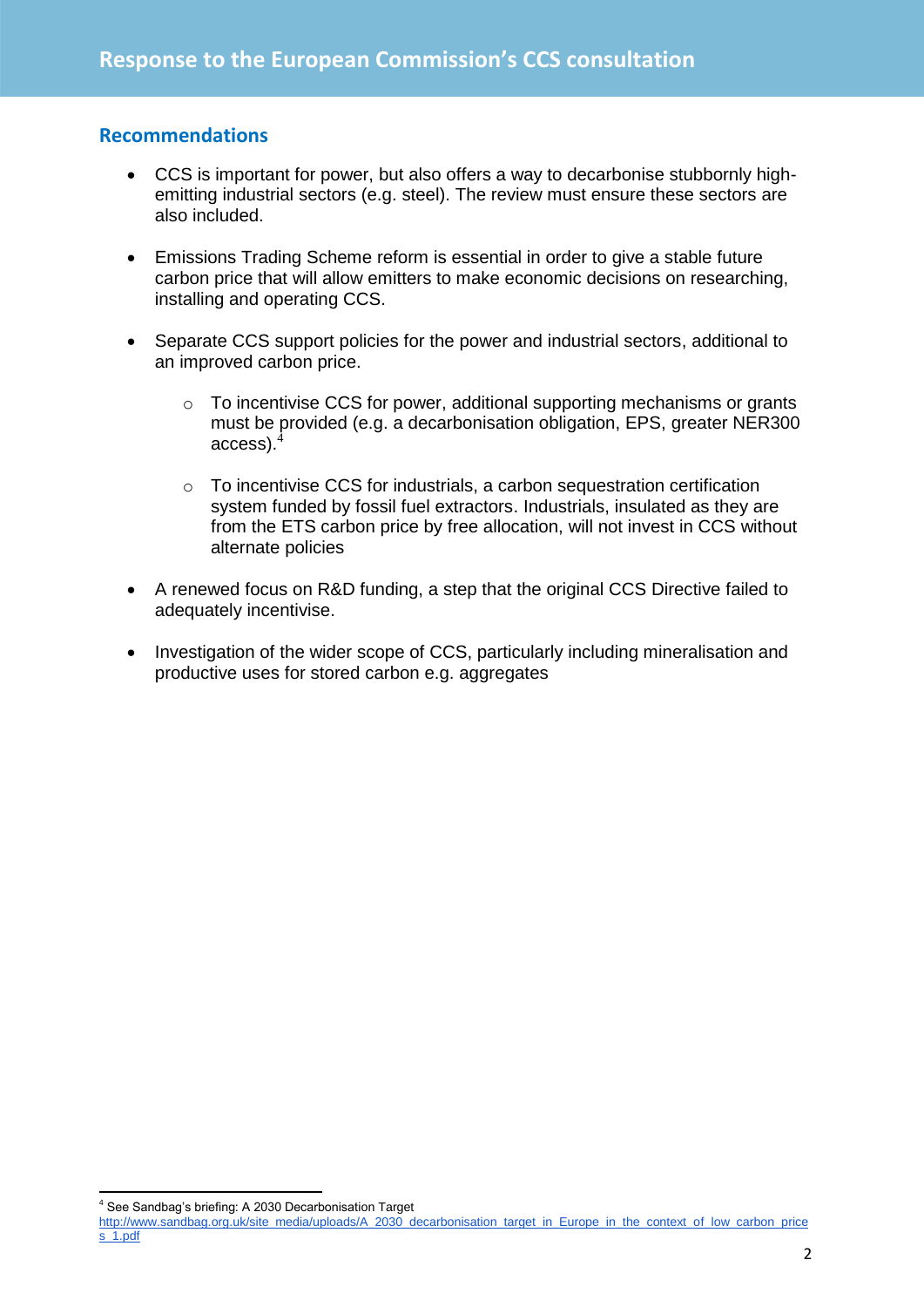# **Section A**

#### **A1. The original [Impact Assessment for the CCS Directive](http://ec.europa.eu/clima/policies/lowcarbon/ccs/docs/ccs_ia_jan2008_en.pdf) described a number of objectives for it. Do you think that these objectives are appropriate?**

The original objectives did not focus on R&D and failed to encourage the investigation of CCS technologies at small-scale. This leaves a gap in the process to bring commercial CCS to market.

#### **A3. Do you think some of the objectives of the CCS Directive would be better addressed by Member States (MSs) at the national level?**

As with other projects, clearance for state aid is needed. Germany, among others, has expressed concern that CCS support breaches state aid guidelines. Clarification of the way government support may be used for CCS is necessary, but it should not interfere with state aid rules as CCS incentives would be technology neutral, as CCS is not a single technology.

# **Section B**

**B2. The Impact Assessment completed by the European Commission when the CCS Directive was drafted concluded that the EU Emissions Trading System (ETS) was the right enabling policy for internalising climate change externalities and that there was little evidence of a need for additional measures (going beyond the carbon market). Given the slow rate of progress in CCS to date do you think the European level policy framework needs additional (or less) policy measures to enable the transition to CCS?** 

Needs additional measures

#### **Comment**

The transition to CCS is currently weakened by the failure of the ETS policy to create a clear price signal and consequent lack of pressure on power companies to decarbonise. The ETS currently provides very little incentive, with an almost incidental carbon price. Europe needs to quickly fundamentally reform the market, removing the surplus and implementing an effective Market Stability Reserve to prevent another surplus accumulating. However, putting all policy eggs in one basket would be a mistake as dedicated additional policies are needed to bring less close to market technologies to commercialisation. CCS is perhaps the only way to decarbonise many parts of the industrial sector and needs specific support to ensure that whether the carbon market eventually becomes a driver of emissions cuts or not, this vital technology is not left to flounder throughout this decade.

CCS also has potential outside of power generation. Incentives need to be developed to enable CCS for heavy industry, including metal, cement and chemical production. There must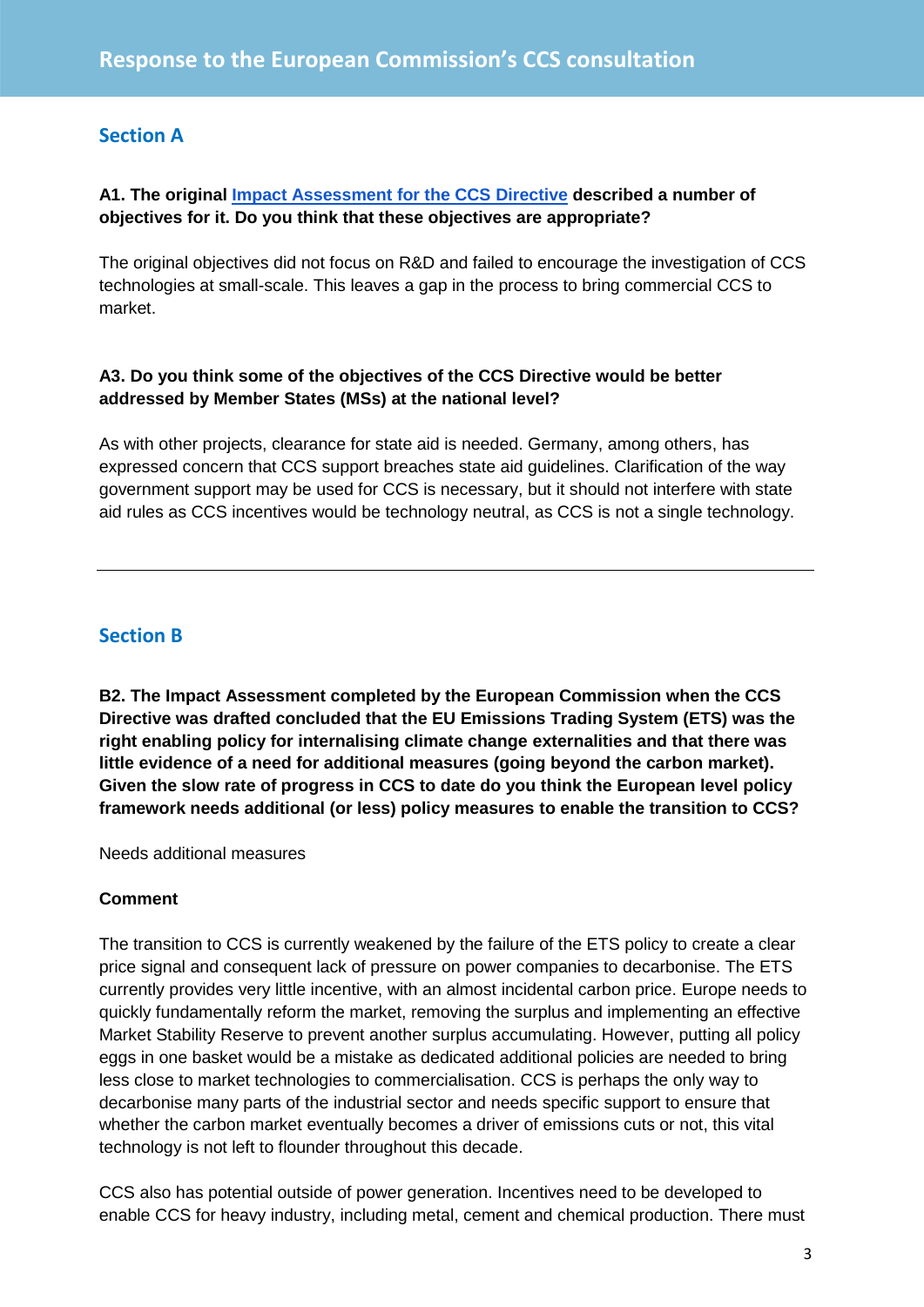also be awareness that some forms of CCS can produce a commodity that can be used, for instance carbon neutral aggregate.

#### **B2.1. What is your view of the following potential policy mechanisms to be established at EU level?**

- A CO<sup>2</sup> price ramp driven by a tighter cap: **Strongly support**
- Public grants to subsidise capital costs: **Strongly support**
- Public grants to subsidise operating costs of CCS plants: **DK**
- Public grants to subsidise capital and operating costs of CCS plants: **DK**
- CCS certificates: **Strongly support**
- Emission Performance Standard: **Strongly support**

#### **Comment**

Obviously there are a range of possible policy options and further work is needed to determine the best approach. We are surprised the consultation does not consider Feed-in-tariffs, privately-funded from energy companies, rather than public grants. There are also many variations of Emissions Performance Standard. For instance, an EPS can be set at the level of Member States, emitting entities or in the case of power on suppliers of electricity. This later option could be in the form of a Decarbonisation Obligation, a percentage target for the volume of low-carbon technology supplied, which again can be set at these different levels to accommodate different starting points but converging over time. Alternatively a CCS obligation could be placed upstream, regulating extractives to buy a certain number of CCS certificates from projects of their choosing.

# **Section C**

#### **C10. How do you think progress on the uptake of CCS technology in Europe compares with the rest of the world?**

- Similar progress
- Europe is leading
- **Europe is a little behind**
- Europe is well behind
- Don't know

#### **C11. Do you think this position will influence the ability of Europe to export CCS technology in the future?**

- Improves prospect
- No influence
- **Reduces prospect**
- Don't know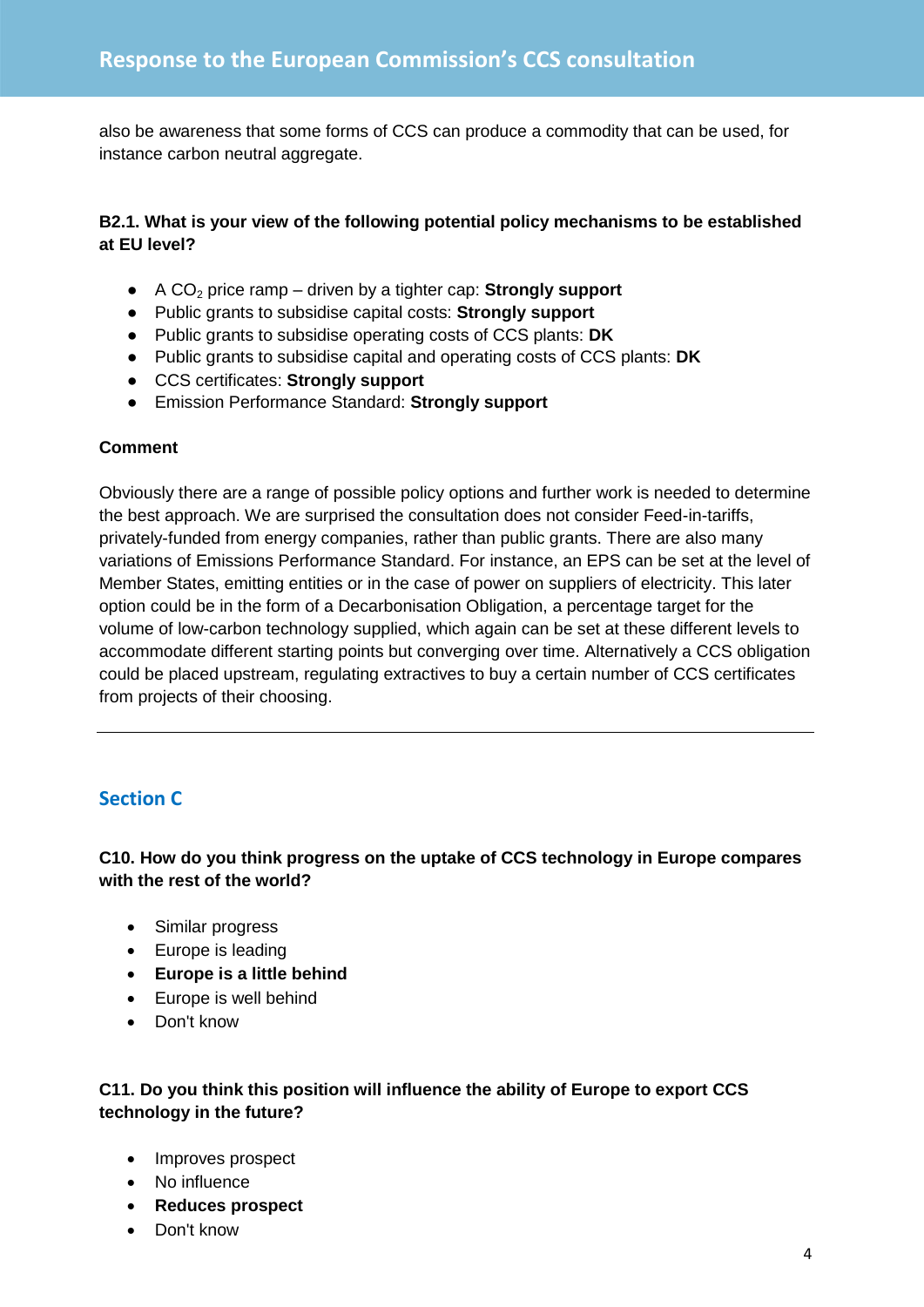#### **Comment**

China has promised commercial CCS before 2020. The USA and Canada have commercial CCS plants. The EU's chance to gain a first-mover advantage on CCS technology and experience is fast slipping away. The original impact assessment foresaw the first plants in 2012, and "some real operating experience should be available by around 2015 which could be used to shape priorities and targets for these 'second tranche' plants." The CCS programme must move quickly to maintain the EU on a par with international competitors.

# **Section D**

**D3. Do you think the Directive (Article 33) adequately supports the future implementation of "capture ready" plants in a harmonised way across Europe, e.g. fossil fuel power plants built with the assurance of a future proven CCS retrofit option?**

No.

#### **Comment**

"Capture-ready" is a concept that amounts to a delaying tactic. The key challenge is not how to make new plant CCS compatible but how to ensure existing plant are replaced by carbon capture plant today. The delaying tactic of "capture-ready" new builds is unlikely to be accepted by the public or to lead to CCS incentivisation.

**D4. In light of the slow progress of CCS demonstration in Europe, do you think is it needed, practicable and justifiable to establish mandatory Emission Performance Standard (EPS) requirements for fossil fuel power plants?**

Yes

#### **Comment**

CCS is just one reason for an EPS. Fuel-switching is plainly not progressing as originally expected in Marginal Abatement Cost curves, with coal remaining stubbornly part of the mix.

The European Commission 2050 roadmap assumes a significant part for CCS from 2020 onwards, growing to cover 30% of demand by 2050 in one scenario. Most standard models require CCS. However, current developments are making these scenarios ever more ambitious, with commercial CCS in Europe still at the drawing board stage. If these scenarios are to be borne out, CCS application needs urgent encouragement. Some form of regulatory intervention is needed to supplement the failing ETS. A Decarbonisation Obligation or mandatory EPS could be what is needed. An EPS on power generators or on suppliers is practicable, using existing information on g/kWh of carbon; and increasingly justifiable, with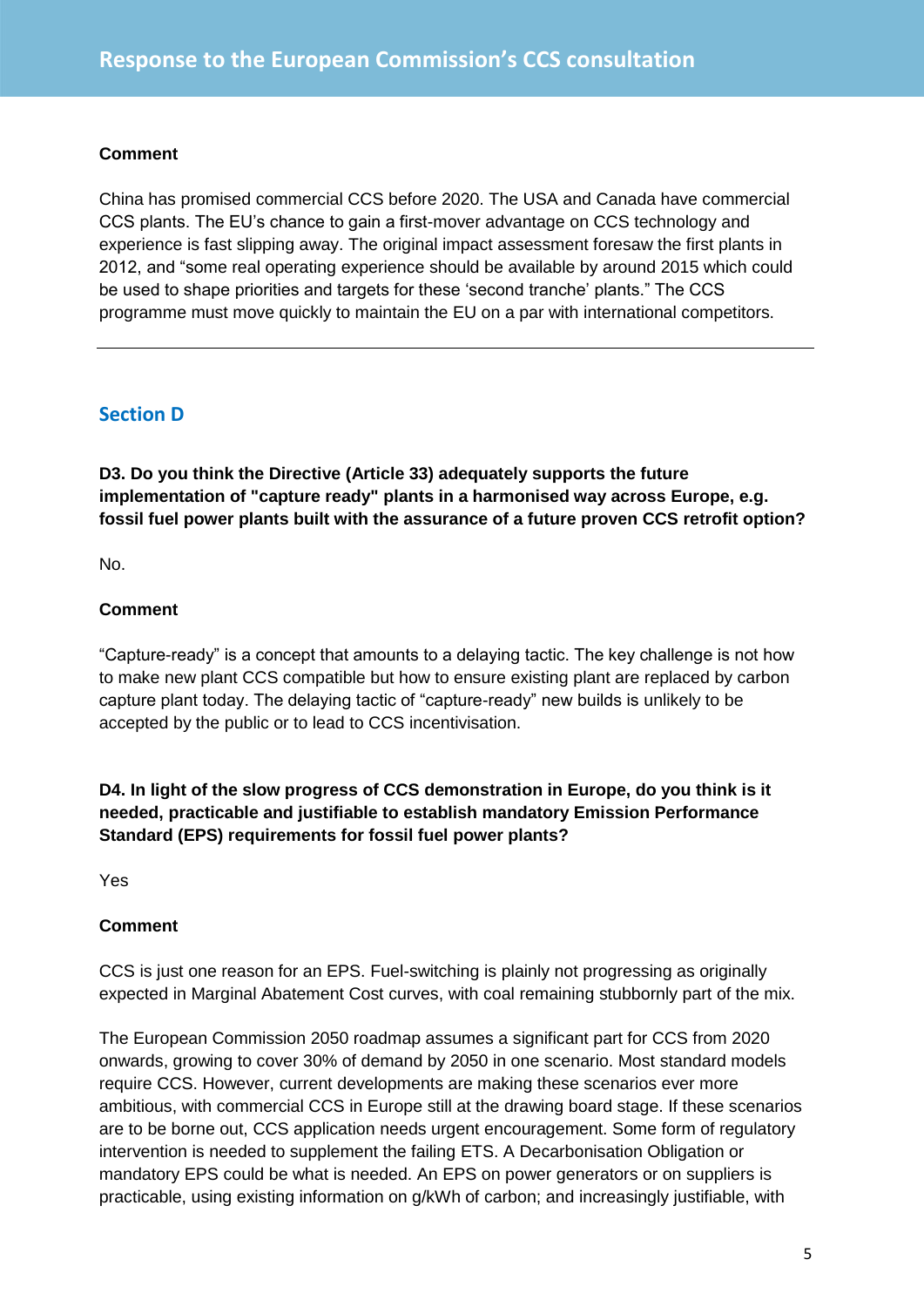some Member States implementing their own EPS (e.g. the UK) and the USA EPA taking a similar route. A separate policy mechanism may however be required for industrial CCS.

A Decarbonisation Obligation or EPS also has the effect of stimulating the assumed first step of the Marginal Abatement Cost Curve, triggering fuel switching (from lignite to bituminous, or from coal to gas). This is vital as Member States see emissions rise even as renewables begin to take a significant part of demand (see Sandbag's report: *Europe's failure to tackle coal<sup>5</sup>* ).

The case for an EPS is further justified by other events: the European Investment Bank recently introduced an 550 gCO<sub>2</sub>/kWh emissions performance limit for construction of coal plants, as noted in European Parliament implementation report of 14 January 2014 on developing and applying carbon capture and storage technology in Europe (2013/2079(INI)). It also emphasised that without the financial support to develop CCS, the introduction of stringent emissions performance standards becomes essential. The  $CO<sub>2</sub>$  Storage Directive already features a review in 2015 to consider whether an EU-wide EPS might be required. In 2008, the European Parliament ENVI committee supported the principle of an EPS for new power plants constructed in the EU (though it was rejected by the Council). Parliament may maintain that appetite and, as MS policy begins to fragment, Council may join them. It is also worth remembering that the ETS replaced a mandatory requirement in the Integrated Pollution Prevention and Control Directive to improved efficiency. As the EU considers a further energy efficiency target for 2030 it should look again at how to ensure efficiency in the power and industrial sectors is secured in the absence of a relevant carbon price. In the power sector huge efficiency gains are possible through the closing of old coal stations.

#### **D5. Do you think that mandatory EPS runs the risk of having conflicting objectives with emissions trading, which could in turn have negative consequences for CCS?**

No

# **Comment**

Emissions Trading Scheme (ETS) reform is not guaranteed and has previously floundered. Also, even with ETS reform, it may be that a high enough carbon price for coal-to-gas switching would be politically unfeasible given the costs it could add to domestic and industrial energy bills. Complementary and backup policies such as a Decarbonisation Obligation or EPS can serve as a backstop to mid-term EU decarbonisation. The International Energy Agency agrees that, despite the risks, there is a need for non-price measures to work in a complementary fashion to the markets<sup>6</sup>, as can currently be seen in California for example.

Just as renewables, energy efficiency and all other factors that act to lower emissions also serve to reduce demand for EUAs, so would an EPS. If this leads to a lower carbon price, price incentives for CCS would be reduced. However, though this risk must be acknowledged, it is not insurmountable and should not preclude establishment of a mandatory EPS. As with other policies, adjustments to the market can allow them to work in harmony to encourage

 $6$  Four energy policies can keep the  $2^{\circ}$ C climate goal alive <http://www.iea.org/newsroomandevents/pressreleases/2013/june/name-38773-en.html>

 $\overline{\phantom{a}}$ <sup>5</sup> Europe's failure to tackle coa[l http://www.sandbag.org.uk/blog/2014/jul/23/Europes-failure-to-tackle-coal/](http://www.sandbag.org.uk/blog/2014/jul/23/Europes-failure-to-tackle-coal/)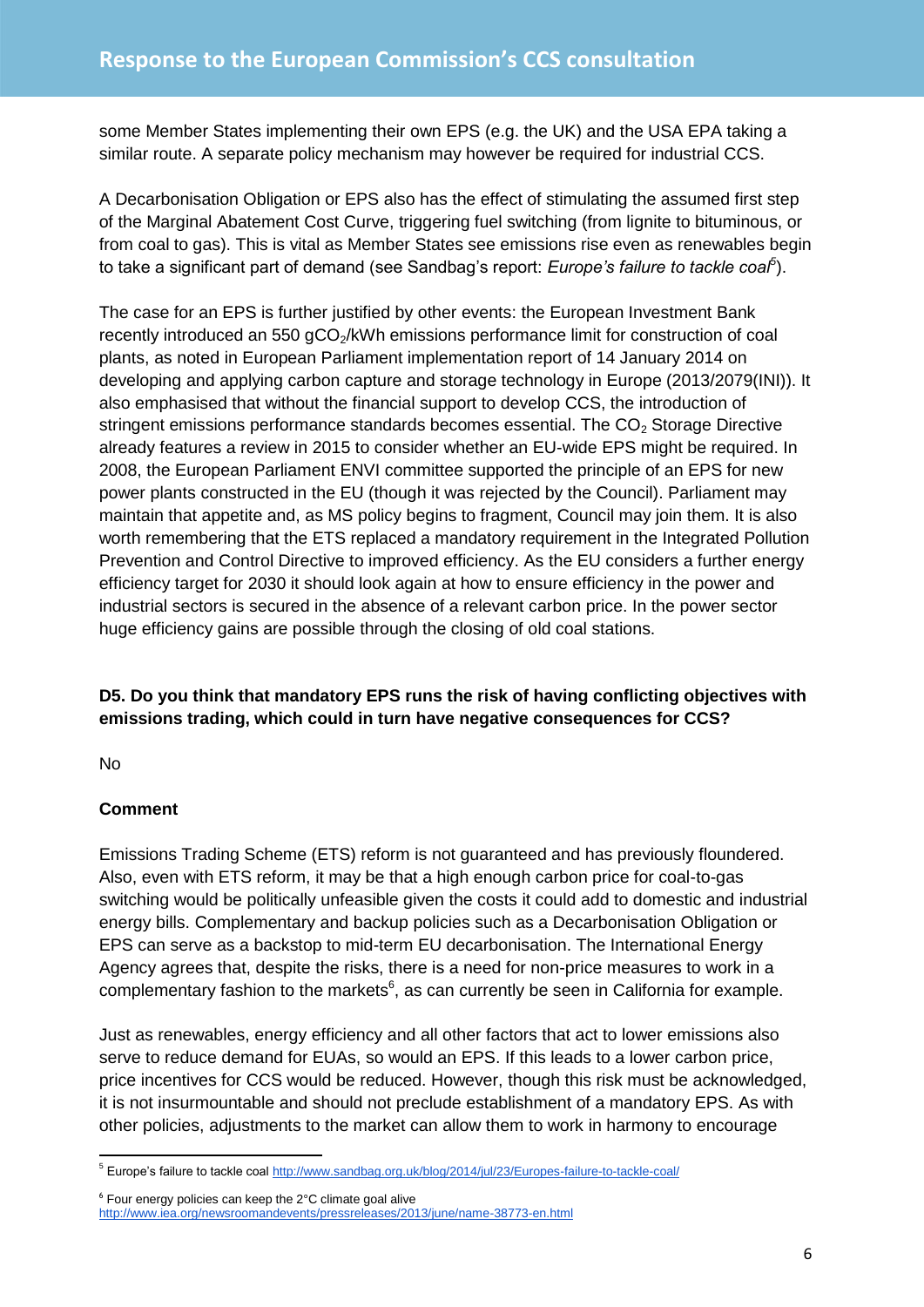reduced emissions. The establishment of an MSR will help to dampen the effects of faster emissions cuts from an EPS, as will adjustments to the ETS cap as the 2030 targets are imposed. Cancellation of the existing allowance surplus will set a precedent for future adjustment to the carbon market. An EPS merely ensures that an environmentally sensible MAC curve is followed: removing inefficient old coal first. With the ETS alone, even after reform, unabated coal may be allowed to continue as baseload out through the 2020s.

The necessity for a Decarbonisation Obligation or an EPS is further highlighted through the current and accelerating policy fragmentation across the EU such as the UK EPS. The EU needs to act now before a divided marketplace begins to appear across Europe, the anathema of the Union project.

In relation to CCS certificates and an upstream CCS obligation this can be made compatible with the ETS by ensuring that any allocation of CCS certificates to projects is either converted from or backed by an EUA allowance (that must travel with the CCS certificate) to avoid double counting. This form of policy could be focused on industrial CCS deployment and as such remain separate from an EPS or Decarbonisation Obligation applied to the electricity sector.

#### **D6. When do you think EPS should become mandatory for new large combustion electricity generating plants?**

As soon as possible

#### **Comment**

The roadmap to 2050 foresees CCS playing a growing role in the power sector from 2020 onward. For CCS to take up that load, incentivising the technology needs to begin immediately, and thus a Decarbonisation Obligation or EPS needs to be brought in as soon as possible. Owners of existing thermal power plant need to make investment decisions between now and 2020 based on regulations in the Industrial Emissions Directive. The full investment picture must account for properly priced or regulated greenhouse gases as well as non-GHG emissions.

The EU power market is currently oversupplied, in that there are significantly more power plants available than demand, and so a Decarbonisation Obligation or EPS at the right level can be applied immediately without fear of under capacity.

#### **D 6.1. What could be a practical level of EPS (in gCO2 / kWh)?**

This depends on what level the EPS is set at (e.g. supplier, extractor, company, installation?), and would be expected to lower over time. A likely initial level for the EU could be 450g  $CO<sub>2</sub>/kWh$ , as in the UK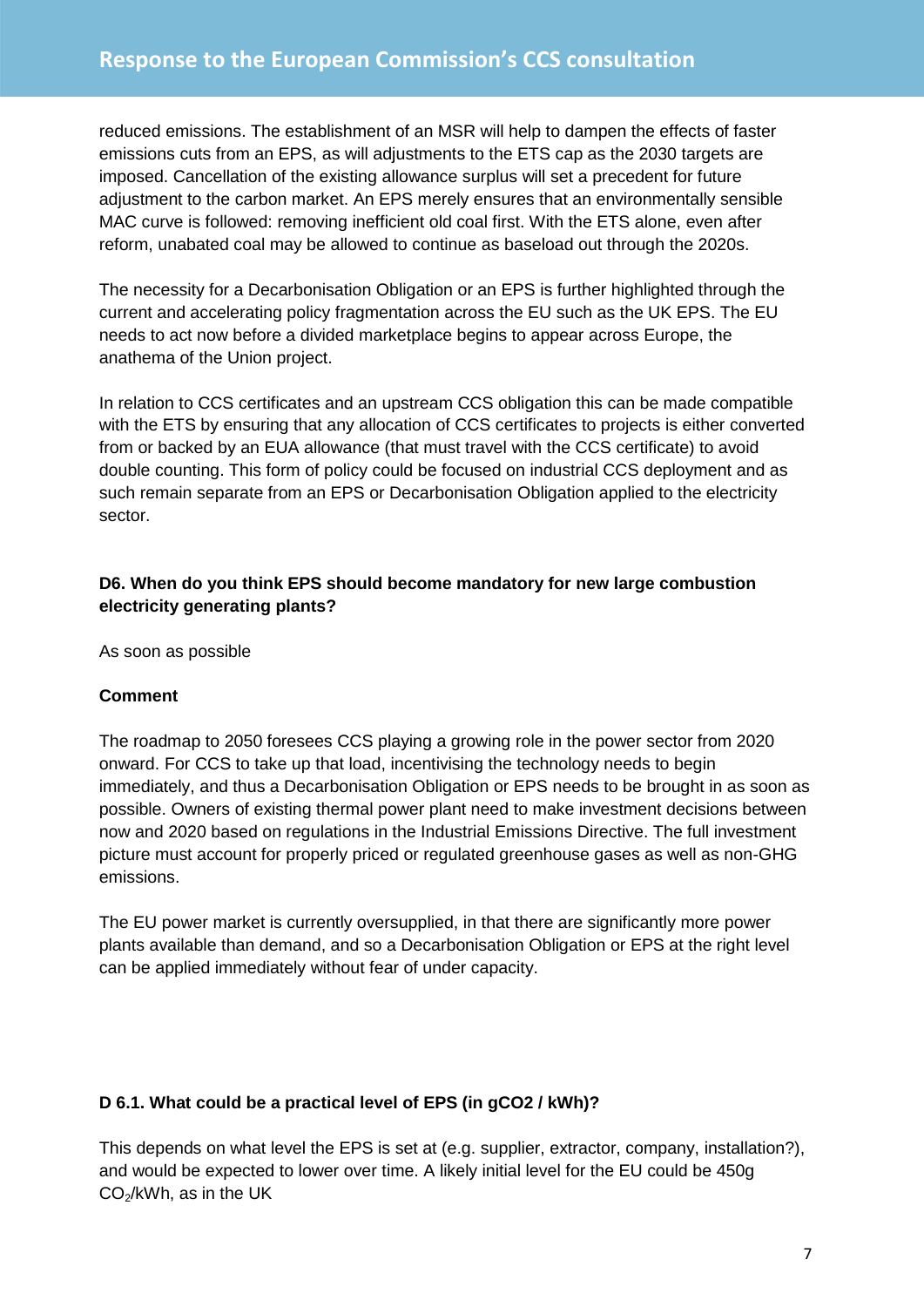#### **Comment**

Before deciding the  $CO<sub>2</sub>$  limit, a decision needs to be made about the level at which the limit should apply. Options include a maximum carbon intensity  $(qCO<sub>2</sub>/kwh)$  limit for electricity generated with an annual carbon budget to allow running with a reduced load factor, or an absolute maximum  $CO<sub>2</sub>$  level applied to the stack. Alternatively a percentage target for the volume of zero carbon electricity generated can be set at Member State, emitting entity, power supplier level or some other level. (The USA EPA are opting for carbon intensity targets at state level). Yet another option is an obligation on the extractive industries to purchase downstream CCS certificates. Initial examples of EPS limits have only applied to new installations. However, 2015 will see Canada impose the rules on plants more than 50 years old. Thus another area of discussion is at what age an installation becomes regulated under an EU EPS.

After choosing where an Emissions Performance Standard applies, the limit could begin at a level that rules out unabated coal and high-carbon gas (for instance, from older inefficient plant) and then ratchet down towards 2050, further incentivising CCS and gradually ruling out all unabated fossil fuel power. In the UK and Canada, a maximum limit of 400-450 g/kWh has been chosen for new power stations on an annual budget basis which allows for high carbon plants to be run for short periods of the year for supply balancing. The European Investment Bank introduced a limit in 2013 of 550 gCO<sub>2</sub>/kWh for new plants,<sup>7</sup> despite the European Council's preference for a lower level, and this limit will be reassessed in light of the eventual 2030 package. A limit for electricity supplied could be set just below the EU 2013 average carbon intensity at 310g/kWh with adjustments for suppliers to reflect starting positions. Similarly if set at a Member State level the limits would need to be tailored to reflect different starting positions which vary widely throughout the Union.

A limit below ~400 g/kWh on emitting entities encourages CCS in that it would not be coal only; gas would be involved from the beginning, avoiding a situation where coal stations are simply closed and a short-term dash for gas begins without CCS development.

Sandbag sees any potential measure as a short-term way to force the MAC curve, with the majority of the following emissions cuts promoted flexibly by the EU ETS. As such, we would recommend a limit of ~450 g/kWh, allowing the most-efficient gas to continue unabated, but with a 10 year time horizon after which the EPS would be reviewed. (New gas would be expected to recover costs within 10 years.)

Member State level carbon intensity is currently poorly measured in the EU, allowing growth in low-carbon tech to mask continuing use of high-carbon generation. A clearer picture of each country's carbon intensity would facilitate calculation of an appropriate level for Member State Decarbonisation Obligations.

 $\overline{\phantom{a}}$  $7$  European Inve[s](http://www.eib.org/attachments/consultations/elp_methodology_emission_performance_standard_20130722_en.pdf)tment Bank emission limits for new plants [www.eib.org/attachments/consultations/elp\\_methodology\\_emission\\_performance\\_standard\\_20130722\\_en.pdf](http://www.eib.org/attachments/consultations/elp_methodology_emission_performance_standard_20130722_en.pdf)